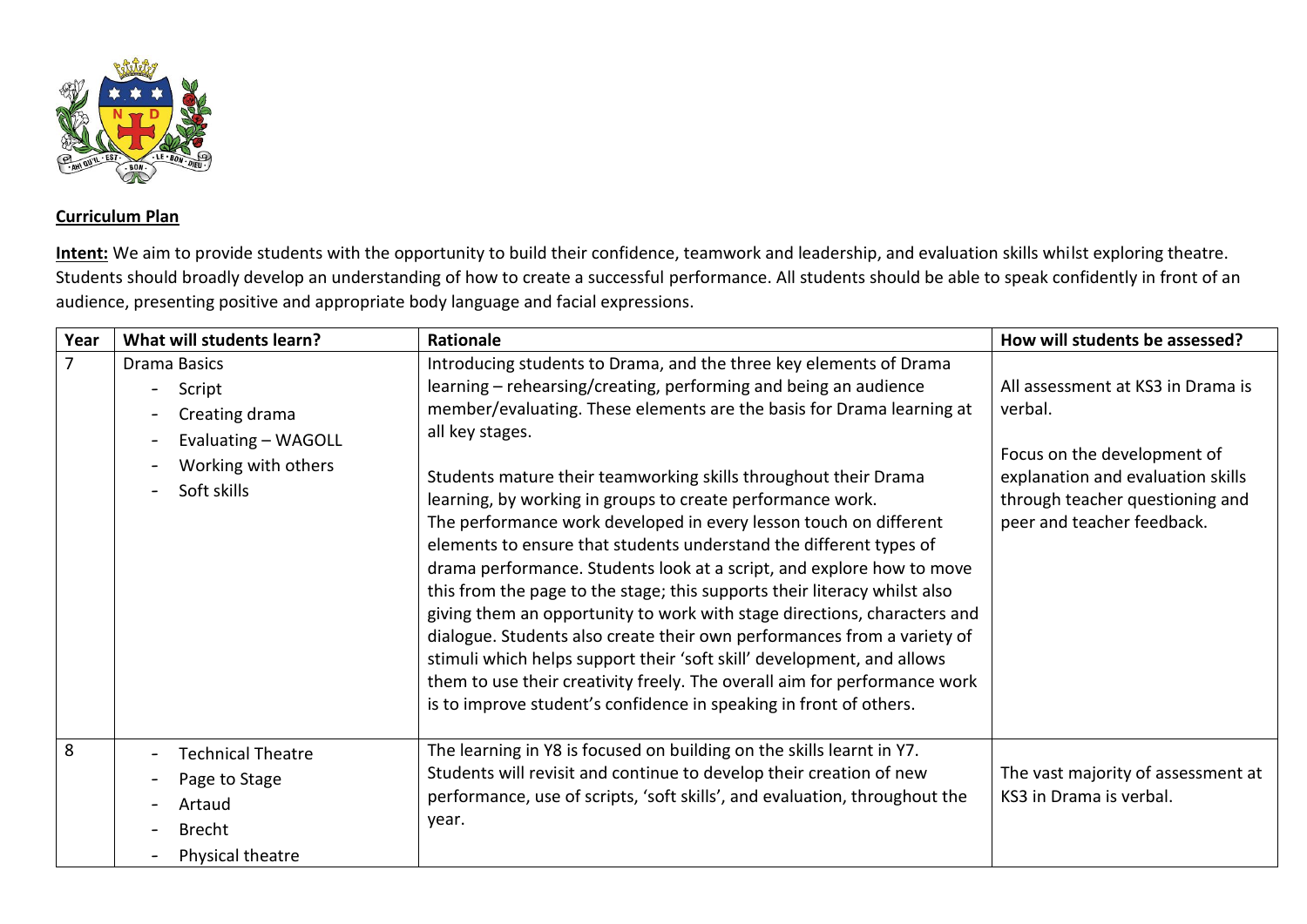|   |                                | Students will gain a more sophisticated understanding of Drama and will    | Focus on the development of         |
|---|--------------------------------|----------------------------------------------------------------------------|-------------------------------------|
|   |                                | explore different styles of performance, including Artaud, Brecht and      | explanation and evaluation skills   |
|   |                                | Physical Theatre. Learning about different and innovative styles of        | through teacher questioning and     |
|   |                                | theatre gives students a broader understanding of what performance can     | peer and teacher feedback.          |
|   |                                | look like. The three named foci are also key practitioners for GCSE and A- |                                     |
|   |                                | level. The overall aim for performance work is to improve student's        | Students will complete pieces of    |
|   |                                | confidence in speaking in front of others.                                 | written self and peer evaluation on |
|   |                                |                                                                            | performance work.                   |
|   |                                | In Y8 students will also gain an understanding of non-performance          |                                     |
|   |                                | elements of Drama, including Lighting, Sound, Set and Costume. These       |                                     |
|   |                                | are all pathways at GCSE and A-level Drama. This exploration of non-       |                                     |
|   |                                | performance elements encourages students to think of Drama as more         |                                     |
|   |                                | than just acting, and allows them to be creative in different ways.        |                                     |
|   |                                |                                                                            |                                     |
| 9 | Introduction to the set text   | 1 <sup>st</sup> year of Long Thin GCSE.                                    |                                     |
|   | (reading, and knowledge of     |                                                                            | Verbal feedback - Focus on the      |
|   | the text and characters)       | Students continue to build on the learning from KS3, with a focus on       | development of explanation and      |
|   |                                | specifically developing the skills for the three GCSE Components.          | evaluation skills through teacher   |
|   | Introduction to Live Theatre   |                                                                            | questioning and peer and teacher    |
|   | using their evaluation skills  | Students will revisit the learning from KS3 on scripts and practitioners,  | feedback.                           |
|   | Recapping and exploring in     |                                                                            |                                     |
|   | more detail - Brecht, Physical | and will explore these in more detail. They will create and develop longer |                                     |
|   | Theatre, and Scripts           | performances, to assessment criteria, and will evaluate these both         | Students will be assessed on        |
|   |                                | verbally and through pieces of extended writing.                           | practical work which is marked      |
|   |                                |                                                                            | against performance assessment      |
|   |                                | Students are introduced to the set text for their Component 3 written      | criteria.                           |
|   |                                | exam, which they will sit in Y11. They will read this and learn about the  |                                     |
|   |                                | plot, themes, characters, original performance, and writer's intentions.   | Set text knowledge quizzes.         |
|   |                                | This is entirely focused on knowledge of the text.                         |                                     |
|   |                                |                                                                            | Student's will also be assessed on  |
|   |                                | To further develop student's analysis and evaluation skills, and in        | written work, which will be marked  |
|   |                                | preparation for the Component 3 exam, students will begin to look at       | against the appropriate criteria.   |
|   |                                | professional live theatre. This will broaden their experience of           | This could include measuring        |
|   |                                | performance work, and allow them to begin to think critically about        | knowledge, evaluation, or analysis. |
|   |                                | performance work.                                                          |                                     |
|   |                                |                                                                            |                                     |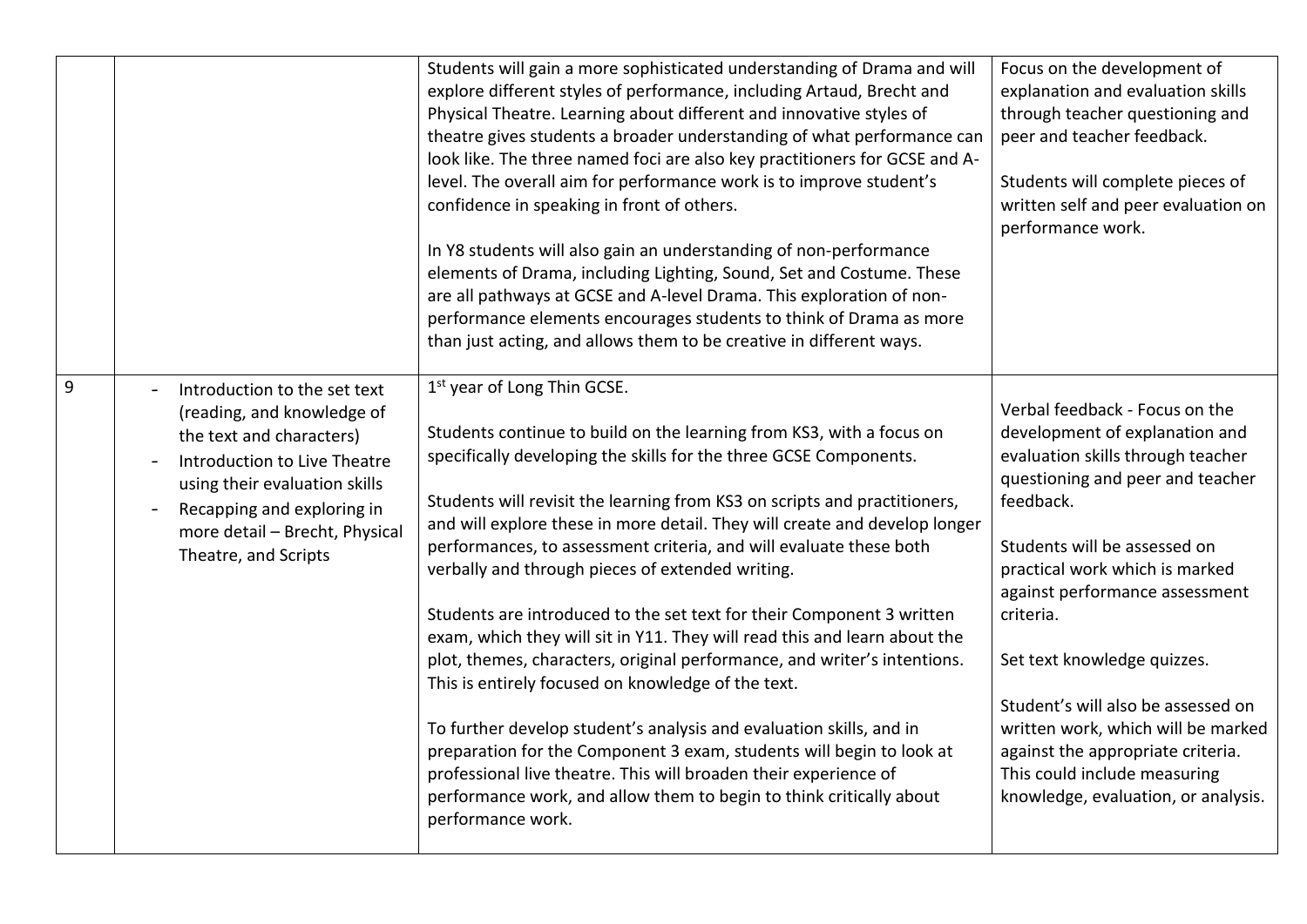| 10 | Component 3 exam technique<br>(Using knowledge of the set<br>text and Live theatre<br>analysis/evaluation skills)<br>Completion of Component 1<br>(40% of GCSE)                    | 2 <sup>nd</sup> year of Long Thin GCSE<br>The main focus for Y10 Drama is to complete Component 1. As this is<br>worth 40% of the final GCSE, spreading it over 1/2 the year gives students<br>the opportunity to reflect on and develop their skills in devising,<br>performing, and evaluating.<br>Students begin and end the year by continuing their learning on their set<br>text, and live theatre with the focus on exam technique. Students will<br>complete a mock Component 3 in the summer of Y10.                                                                                                                                                                                           | Internal examination assessment<br>for Component 1.<br>Set text knowledge quizzes.<br>Verbal and written feedback on<br>homework, classwork and mock<br>exams for Component 3 focus.<br>External examination assessment       |
|----|------------------------------------------------------------------------------------------------------------------------------------------------------------------------------------|---------------------------------------------------------------------------------------------------------------------------------------------------------------------------------------------------------------------------------------------------------------------------------------------------------------------------------------------------------------------------------------------------------------------------------------------------------------------------------------------------------------------------------------------------------------------------------------------------------------------------------------------------------------------------------------------------------|-------------------------------------------------------------------------------------------------------------------------------------------------------------------------------------------------------------------------------|
| 11 | Component 3 exam technique<br>(Using knowledge of the set<br>text and Live theatre<br>analysis/evaluation skills)<br>Completion of Comp 2 (20%<br>of GCSE)                         | 3rd year of Long Thin GCSE<br>The main focus for Y11 Drama is preparing for the Component 3 exam in<br>the Summer term. Students will spend % of the year on developing their<br>exam technique, and revising their knowledge of the set text. They will<br>also continue to think critically about live theatre, and improve their<br>evaluation skills in preparation for the exam.<br>The secondary focus for Y11 Drama is Component 2. This is an<br>examination based on solely performance skills. Students have been<br>developing these skills since Y7, but in Y11 we introduce rehearsal<br>techniques and Stanislavski's methods, to develop their performance of<br>naturalistic character. | for Component 2.<br>External examination assessment<br>for Component 3.                                                                                                                                                       |
| 12 | <b>Recapping Physical Theatre</b><br>and Brecht<br>Introduction to Punchdrunk<br>Completion of Component 1<br>(20% of A-Level)<br>Exploration of Set text 1, and<br>exam technique | 2 hours a week dedicated to Component 3 written exam.<br>2 hours a week dedicated to Component 1.<br>1 hour a week alternates between being focused on one of the above.<br>The initial half term of Y12 is solely focused on the group developing<br>their teamworking skills. We do this through recapping Physical Theatre<br>skills, and Brecht skills and ensuring that all students have worked with<br>each other. Students can use Brecht, or Physical Theatre as a focus for<br>Component 1.                                                                                                                                                                                                   | Exam practice homework and<br>classwork.<br>Mock exam on set text 1 in<br>Summer of Y12.<br>Focus on the development of<br>explanation and evaluation skills<br>through teacher questioning and<br>peer and teacher feedback. |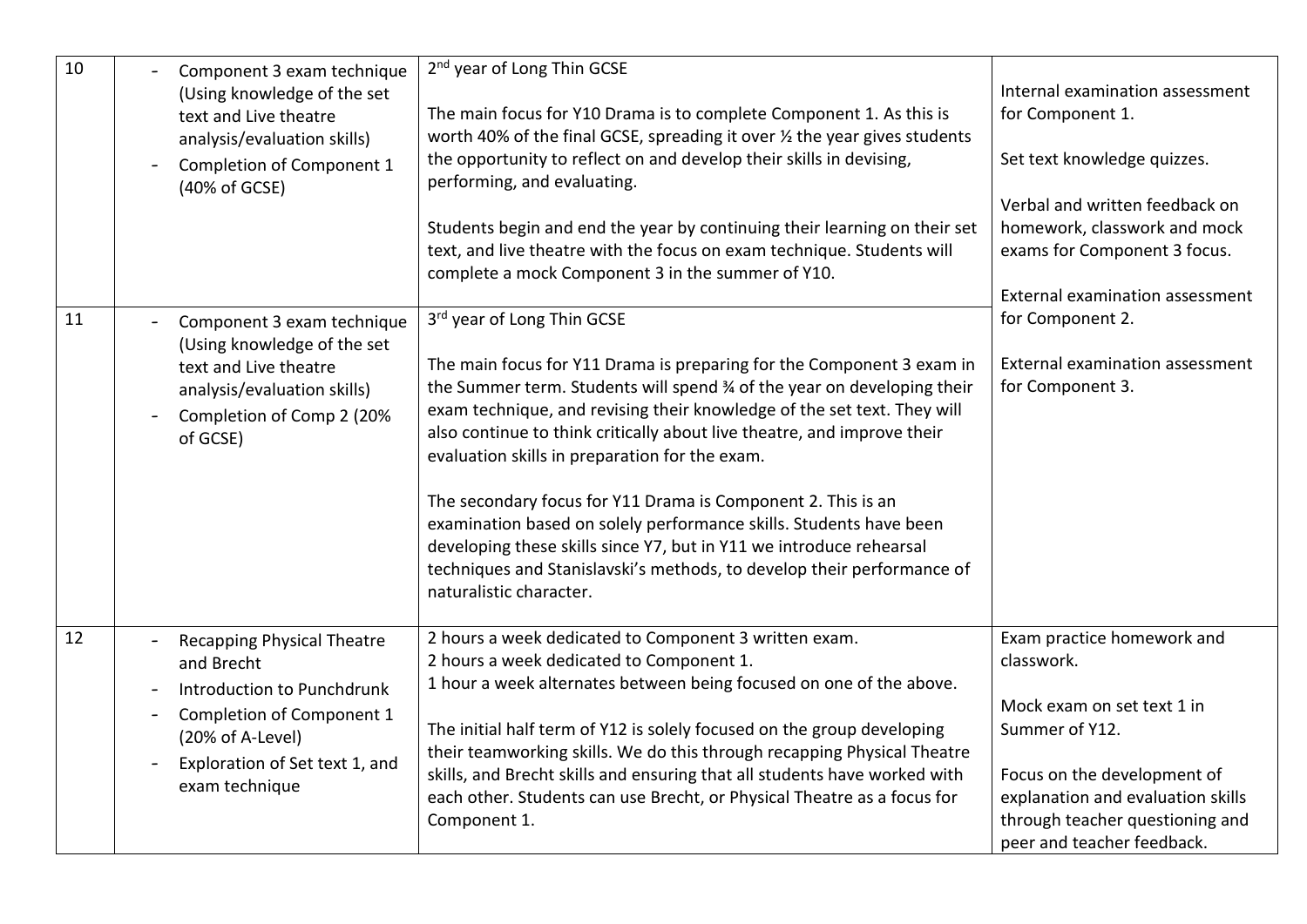|    | <b>Exploration of Curious</b><br>Incident of the Dog in the<br>Night-Time                                                                                                                                                                | Students will be introduced to Punchdrunk Theatre Company, and will<br>learn about the innovative style of immersive theatre. This continues<br>widening students experience of performance, and allows them to<br>develop their own creative skills. Students can use Punchdrunk as a focus<br>for Component 1.                                                                                                                                                                                                                                                                                                                                                                                                                                                                                                                                          | Verbal feedback (teacher and peer)<br>on performance work during<br>rehearsal.<br>Self-assessment tasks based on |
|----|------------------------------------------------------------------------------------------------------------------------------------------------------------------------------------------------------------------------------------------|-----------------------------------------------------------------------------------------------------------------------------------------------------------------------------------------------------------------------------------------------------------------------------------------------------------------------------------------------------------------------------------------------------------------------------------------------------------------------------------------------------------------------------------------------------------------------------------------------------------------------------------------------------------------------------------------------------------------------------------------------------------------------------------------------------------------------------------------------------------|------------------------------------------------------------------------------------------------------------------|
|    |                                                                                                                                                                                                                                          | The completion of Component 1 happens in the Summer term. This gives<br>students the majority of the year to develop their performance and<br>devising skills, and understanding of the demands of Component 1.                                                                                                                                                                                                                                                                                                                                                                                                                                                                                                                                                                                                                                           | performance work. In preparation<br>for Comp 2<br>Internal examination for<br>Component 1.                       |
|    |                                                                                                                                                                                                                                          | Students will be introduced to their first set text, and will study this<br>throughout the year. They will be gaining a knowledge of the text<br>(themes, original performance, context, characters, plot etc.), alongside<br>developing their written exam technique. Students will also gain<br>knowledge of Curious Incident of the Dog in the Night-Time, with some<br>focus on exam technique.                                                                                                                                                                                                                                                                                                                                                                                                                                                       | External examination for<br>Component 2.<br><b>External examination for</b><br>Component 3.                      |
| 13 | Introduction to Artaud<br><b>Completion of Component 2</b><br>$\overline{\phantom{a}}$<br>(40% of A-Level)<br>Exploration of Set text 2, and<br>exam technique<br>Exam technique for Curious<br>Incident of the Dog in the<br>Night-Time | 2 hours a week dedicated to Component 3 written exam.<br>2 hours a week dedicated to Component 1.<br>1 hour a week alternates between being focused on one of the above.<br>Students are introduced to their second set text, and will study this<br>throughout the year. They will be gaining a knowledge of the text<br>(themes, original performance, context, characters, plot etc.), alongside<br>developing their written exam technique. Students will also develop their<br>knowledge of Curious Incident of the Dog in the Night-Time, with focus<br>on exam technique.<br>Students will be introduced to the methods of Antonin Artaud, and<br>Theatre or Cruelty. This continues widening students experience of<br>performance, and allows them to develop their own creative skills.<br>Students will use Artaud as a focus for Component 2. |                                                                                                                  |